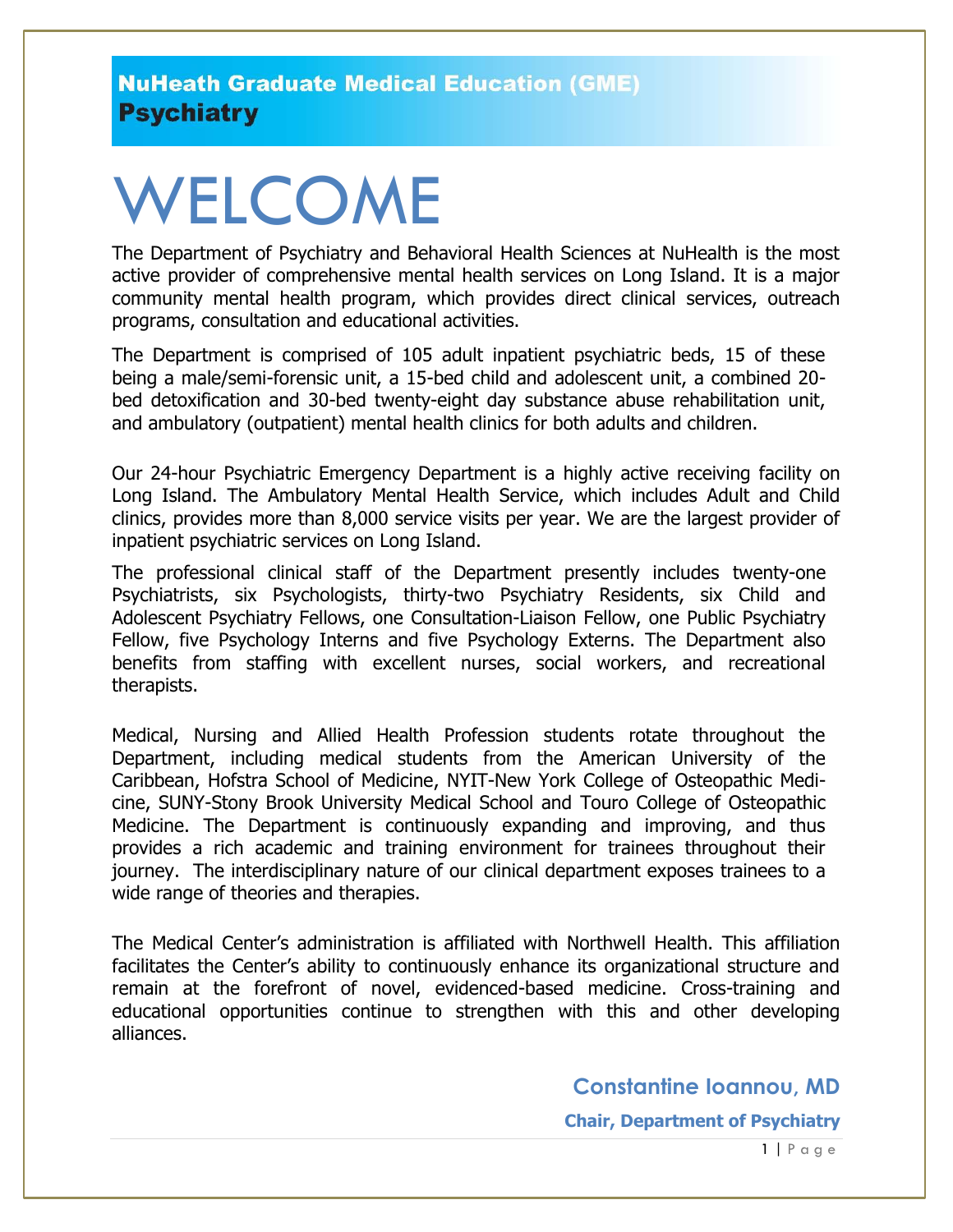# TRAINING PROGRAMS

We offer a well- rounded, ACGME-accredited, four-year Residency Training Program in **General Adult Psychiatry** that provides clinical experience in all areas of psychiatry which establishes a foundation for future specialization. The educational philosophy of this program emphasizes fundamental mastery of a wide variety of diagnostic and treatment approaches, and an intellectual appreciation of the evidence supporting their use.

In addition to the Residency, the Department also offers advanced residencies (fellowships) in **Child & Adolescent** and **Consultation-Liaison Psychiatry** and **Admin/Public Psychiatry**. We have an American Psychological Association accredited **Clinical Psychology Internship** as well a **Psychology Externship** program.

We welcome your interest in our training programs and we look forward to hearing from you soon.

### CONTACT INFORMATION

- **General Adult Psychiatry**
	- o Romain Branch, MD: [rbranch1@numc.edu](mailto:rbranch1@numc.edu)
	- o Program Administrator/Coordinator-Keisha Walker, MBA: [kwalker1@numc.edu](mailto:kwalker1@numc.edu)
- **Child & Adolescent Psychiatry**
	- o Sagarika Ray, MD: [sray@numc.edu](mailto:sray@numc.edu)
- **Consultation-Liaison Psychiatry**o Glenn Kalash, DO: [gkalash@numc.edu](mailto:gkalash@numc.edu)
- **Administrative/Public Psychiatry**
	- o Constantine Ioannou, MD: cioannou@numc.edu
- **Clinical Psychology Internship**
	- o Laura Lamontanaro, PsyD: [llamonta@numc.edu](mailto:llamonta@numc.edu)
- **Psychology Externship**
	- o Nicholas Forlenza, PhD: [nforlen1@numc.edu](mailto:nforlen1@numc.edu)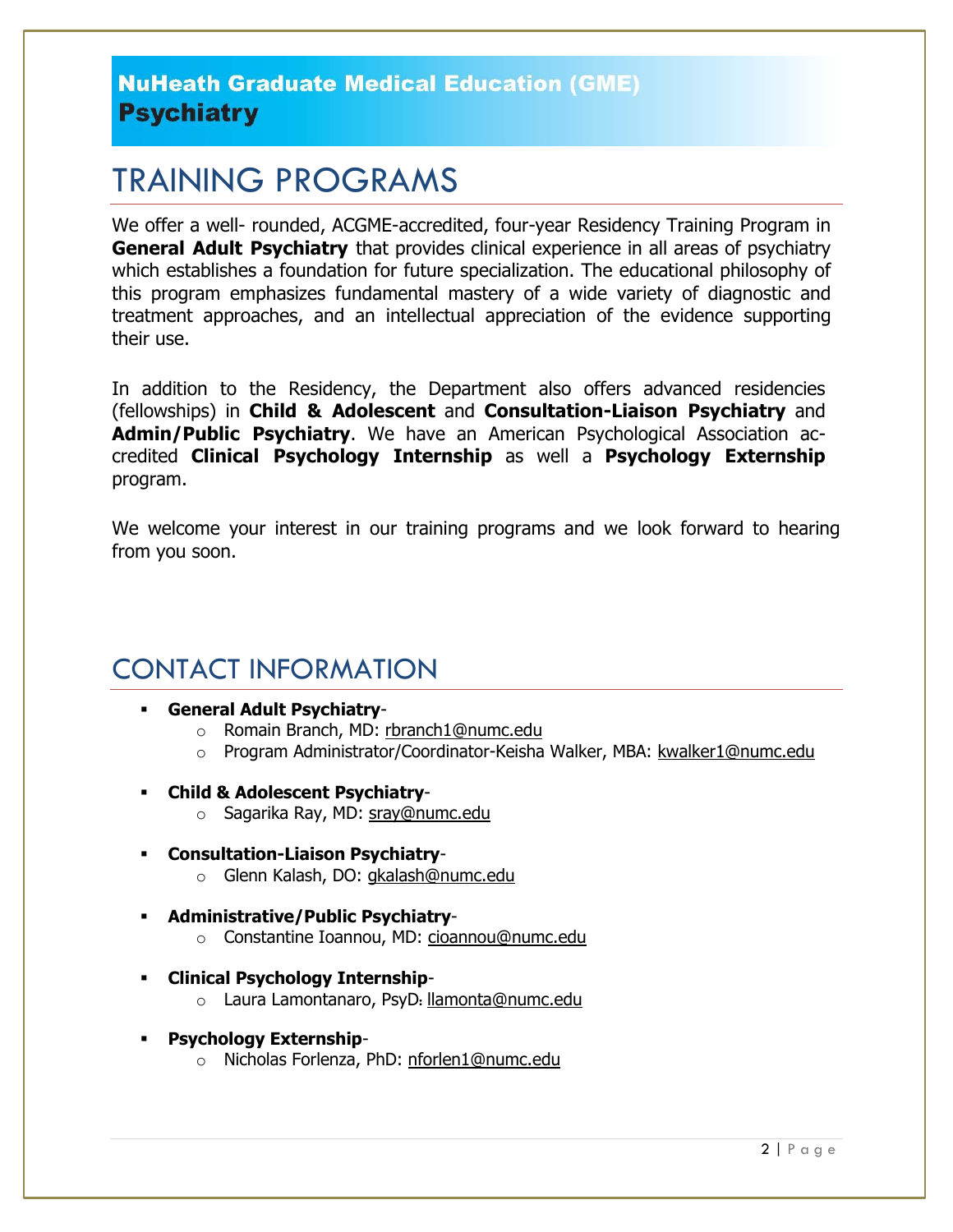## **Residency Program**

#### **GENERAL ADULT PSYCHIATRY:**

This fully accredited program conforms to the requirements of the American Board of Psychiatry and Neurology for certification in Psychiatry. The achievement of core competencies is stressed. Residents, under the guidance and supervision of experienced faculty, gain clinical expertise in the care and treatment of a diverse patient population. The training program has a strong history of academic presentations at national conferences as well as publications in peerreviewed journals.

FIRST YEAR (PGY-1 CATEGORICAL) Eight residents are enrolled in the Categorical First Year, which includes: four months of Internal Medicine, two months of Neurology, four months of Adult Inpatient Psychiatry, 1.5 months of Emergency Psychiatry and one month of Addiction Medicine/Psychiatry. All training in the first year takes place at Nassau University Medical Centre (NUMC).

- During the **Internal Medicine rotation**, residents will be work alongside Internal Medicine residents to provide medical care. Residents gain experience in basic medical skills to enable them to care for patients with multiple diagnoses.
- During the **Neurology rotation**, residents work closely with a Neurology attending to provide consultation throughout the day and also treat patients in an outpatient setting.
- The six (6) week **Emergency Psychiatry rotation** provides an opportunity to view both acute and chronic patients presenting at an earlier stage in the course of their current episode of illness, frequently before any treatment has been provided. It is closely related to the experience on the inpatient psychiatry service, since the majority of all admissions are initiated there. This experience hones the resident's diagnostic abilities.
- The **Addiction Medicine/Psychiatry rotation** provides the opportunity to work with patients who are acutely detoxifying from substances.

Each resident is supervised directly by the psychiatric faculty to whose service they are assigned. During clinical rotations, the resident interacts with other members of the treatment team, including fellow residents, psychiatric nurses, social workers, psychologists, recreational therapists and medical students. Psychiatric evaluations and treatment plans are carefully coordinated at daily clinical rounds and team meetings.

In addition to this clinical training component, all PGY-1 residents receive approximately four hours per week of formal didactic instruction, which includes an orientation to psychiatry, basic lectures in psychiatry, complex case conferences, a psychiatric interview course as well as other educational activities.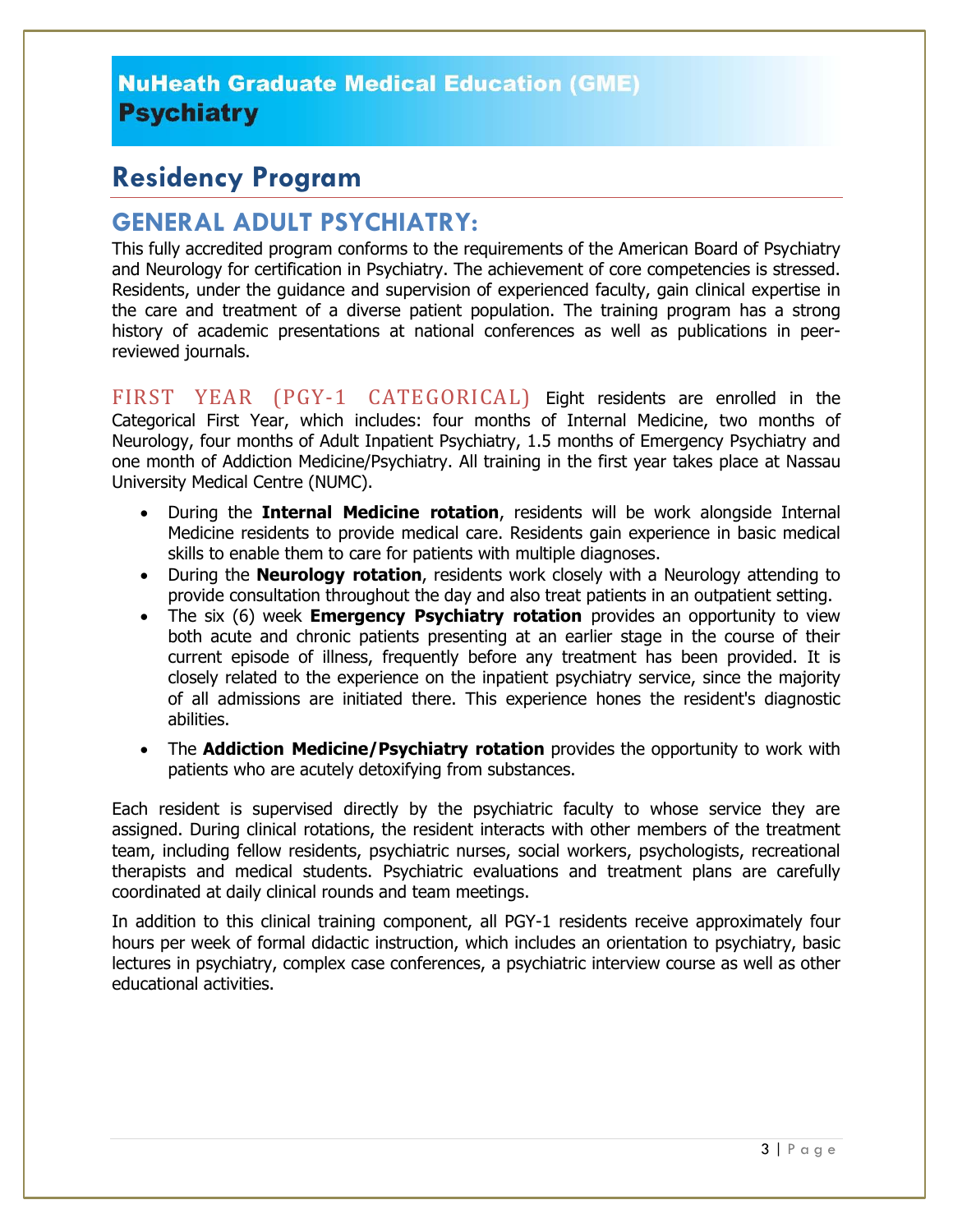SECOND YEAR (PGY-2) This year of training includes rotations of: three months in Emergency Psychiatry (including 1.5 months of 'night float'), two months in Child & Adolescent Psychiatry, two months in Consultation-Liaison Psychiatry, three and a half months in Adult Inpatient Psychiatry (including 1.5 months on the semi-forensic unit) and one month in Geriatric Psychiatry.

- The **Child Psychiatry rotation** provides the opportunity to observe and perform individualized evaluations of patients (children and adolescents) as part of a multidisciplinary team including but not limited to child psychologists and child and adolescent fellows. The resident actively participates in disposition planning and has ongoing contact with families, schools and child agencies whenever indicated.
- The **Geriatric Psychiatry rotation** is the only 'off-site' rotation and is completed at Zucker-Hillside Hospital which is part of the Northwell Health care system. Residents gain exposure to the comprehensive management of this population and develop skills in electroconvulsive therapy (ECT).
- The **Consultation-Liaison Psychiatry rotation** allows residents to work alongside a Fellow and Attending to demonstrate clinical competence in the psychiatric care and management of the many types of patients seen in the general medical setting, including special populations on the Burns, Cardiac and Intensive Care Units, as well as geriatric, oncology, AIDS, transplant, dialysis, OB-GYN and terminally ill patients.

In addition to these clinical training components, the PGY-2 is one of the core didactic years in the training program. Consequently, residents receive up to four hours of formal basic psychiatry lectures on a weekly basis throughout this year. The curriculum includes courses in psychopathology, psychopharmacology, child psychiatry, an introduction to psychotherapy, and interviewing techniques. By the end of the PGY-2, residents will have achieved/reached the milestone levels expected for completion of 50% of their training in each of the ACGME core competencies and sub-competencies. This will serve as an important foundation for the third and fourth years of training.

THIRD YEAR (PGY-3) The third year of training consists of a year-long, full-time ambulatory (outpatient) training experience under supervision. In the ambulatory service, the resident evaluates and treats a group of carefully selected patients under close supervision to gain experience in the various treatment modalities including long-term psychodynamic psychotherapy, supportive psychotherapy, brief therapy, family and couples therapy, group therapy, cognitive behavioral therapy and outpatient pharmacotherapy. An exposure to ambulatory child and adolescent psychiatry is incorporated into this experience.

A balanced didactic curriculum including year-long courses in psychodynamic and cognitive behavioral theories and practice complements the clinical experiences. Courses in advanced psychopharmacology, risk management and quality improvement are also provided.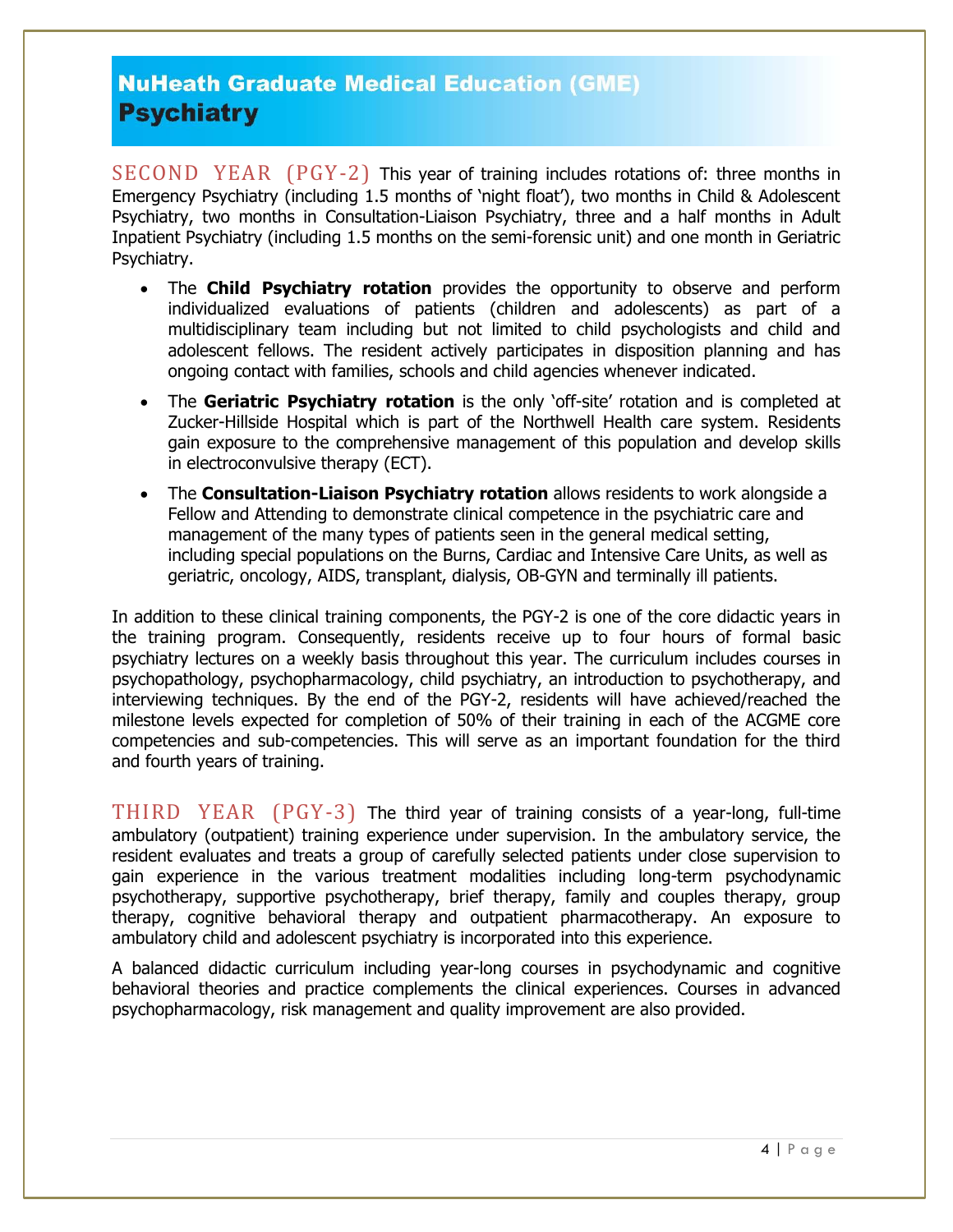FOURTH YEAR (PGY-4) The final year of training is a time when the residents consolidate the competencies acquired during residency. Residents engage in increasingly independent decision-making, and are involved in administrative, quality assurance, supervisory and scholarly activities. This year prepares the resident for advanced training in psychiatry as well as to practice independently as confident, competent mental health care providers.

Fourth year residents continue their ambulatory experience, (half-time, year-long) consolidating understanding of long-term psychotherapy, chronic psychiatric disorders, and ambulatory treatments. The remainder of their time is divided between elective and selective rotations, the latter providing leadership experience in addiction and acute treatment settings (emergency and inpatient psychiatry). Teaching and clinical supervision of junior colleagues and medical students is a highlight of these rotations. A selection of clinical and research electives are available.

The didactic curriculum for senior residents covers advance classes in the areas of psychotherapy, psychopharmacology, quality improvement, and addiction.

# **Fellowship (Advanced Residency) Programs**

#### **CHILD & ADOLESCENT PSYCHIATRY:**

The Department of Psychiatry at NUMC offers a two year fully accredited Fellowship program in Child and Adolescent psychiatry. The goal of the program is to train compassionate child and adolescent psychiatrists in developing expertise in comprehensive evaluation, assessment and treatment planning for the expanding needs of psychiatric services among children and adolescents in the community. The program collaborates with North Shore Child and Family Guidance Center; a leading community based not for profit specialty children's mental health organization providing mental health services in the BOCES special education school system in Long island, NY. The mission is to restore emotional wellbeing in children and families by facilitating positive behavioral change and improved functioning at home and at school with peers.

The Program is currently approved for six Fellows, three in each level of training. The Faculty and the training leadership emphasize growth in the ACGME core competencies of Residency training. Fellows are expected to learn the systems of care, advocate for the children and families and assist them in navigating and utilizing the resources available in the community.

 $YEAR$  1: In the first year of training, the Fellows rotate in the Inpatient child and adolescent psychiatry unit, providing care to a diverse population, understanding psychopathology and psychopharmacological interventions while identifying family dynamics impacting the course of illness. Fellows work with a multi-disciplinary team that includes Child and Adolescent Psychiatrist, Psychologist, Clinical social worker, Nurses, Creative art therapist and special education teachers. Fellows are trained to diagnose and treat a range of emotional and behavioral problems. The program emphasizes a family oriented treatment approach and devising a treatment plan that is developmentally appropriate.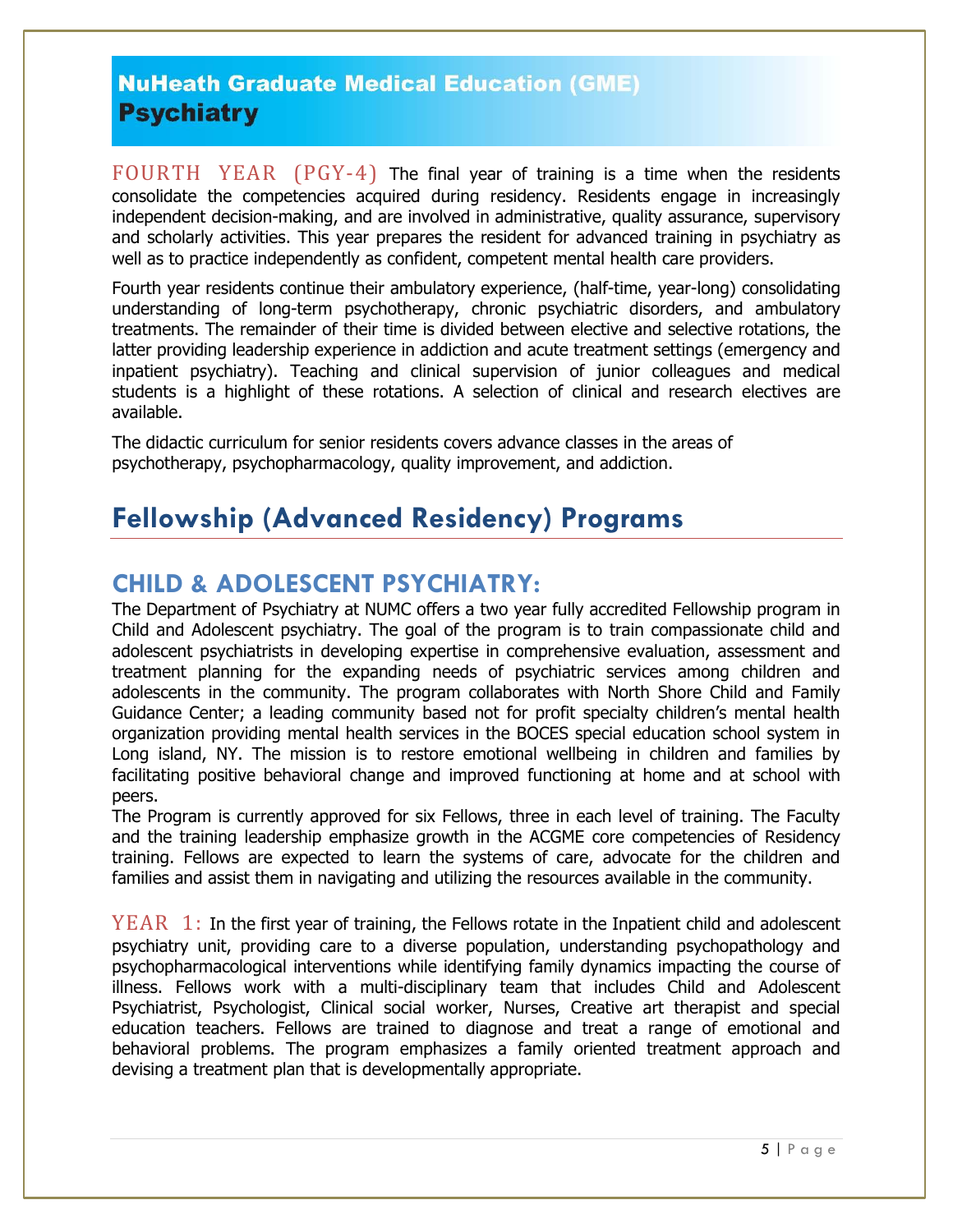The Fellows also develop expertise working closely with a Developmental Pediatrician and Child Neurologist and obtaining mastery in treating behavioral problems secondary to multiple neurodevelopmental disorders. During the first year, Fellows also provide psychiatric consultation services to the Pediatric Inpatient services at NUMC and the Psychiatric Emergency Room. Fellows also have the additional unique opportunity of working with Psychiatrists and therapists in the BOCES special education school based clinics, providing consultations to schools and families and learning the delivery and coordination of care within the system.

YEAR 2: The second year of Fellowship training offers continuous outpatient experience and leadership opportunities for the trainees. Fellows provide psychiatric evaluations, ongoing medication management and psychotherapy services with a wide variety of diagnoses, under the direct supervision of a Child and Adolescent Psychiatrist and an onsite Clinical Psychology supervisor.

A comprehensive didactic program offers year-long seminars during protected time for all fellows, on varied topics related to mental health issues in children and adolescents while exploring research and evidence based journal articles supporting the current treatment options.

#### **CONSULTATION-LIAISON PSYCHIATRY:**

The Department of Psychiatry at NUMC offers an ACGME-accredited one-year training program, with a primary goal of educating specialists in this integrative subspecialty by providing, monitoring and administering an ACGME-approved curriculum, and clinical experience. This, at its completion, will provide graduates with a full scope of knowledge, and skills required to independently and confidently practice Consultation-Liaison Psychiatry in almost any setting. After the successful completion of this training, graduates become eligible for an ABPN Board certification in Psychosomatic Medicine.

Nassau University Medical Center Psychosomatic Medicine Fellowship program provides fellows with opportunities to acquire advanced clinical knowledge and skills in the field of Psychosomatic Medicine. This objective is accomplished by combining supervised clinical experiences with formal didactic conferences. Program curriculum provides fellows with the opportunity to acquire the cognitive knowledge, interpersonal skills, professional attitudes, and practical experience required of a psychiatrist, with added qualifications in psychosomatic medicine. Basic elements of the curriculum are structured educational experiences guided by written goals and objectives, as well as by specified teaching and evaluation methods.

Fellows rotate through clinical services with a patient population sufficient to meet the educational needs of the fellows, ranging from critically ill patients to outpatients. During the fellowship, fellows have ample opportunities to pursue focused areas of interest, and to present at national conferences.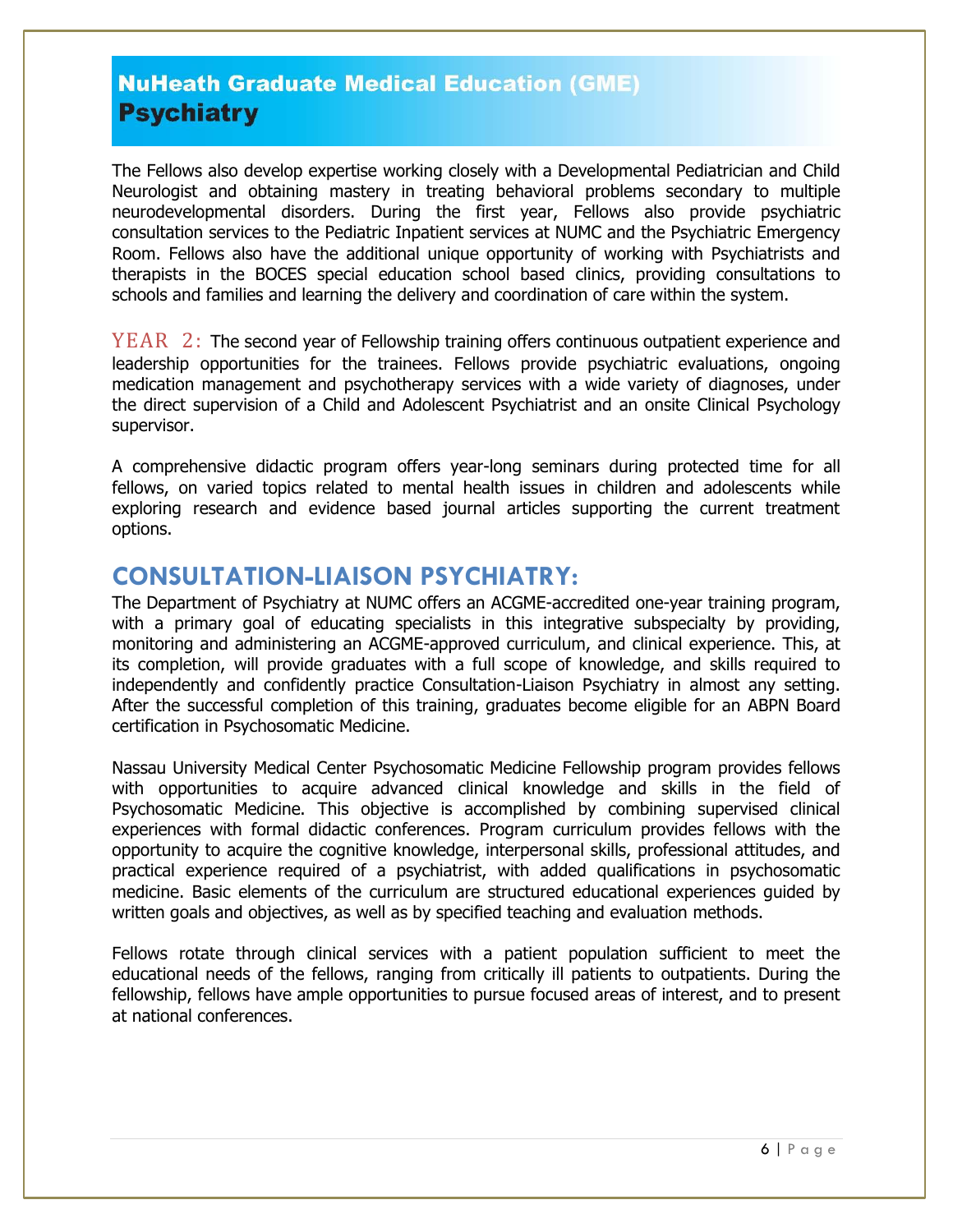#### **ADMINISTRATIVE/PUBLIC PSYCHIATRY:**

The Administrative and Public Psychiatry Fellowship at Nassau University Medical Center is a one year, fully funded program that is designed to help the trainee develop an expertise in Psychiatric Administration with a focus on the Public Sector.

# **Integrated Adult & Child Psychiatry (5-Year) Residency**

The Department of Psychiatry at NUMC will offer a training opportunity that combines postgraduate training in Adult and Child Psychiatry in an integrated 5-year track program. Trainees will complete a total of five years of training that fulfills both, Adult Psychiatry as well as Child and Adolescent Psychiatry training program requirements. Acceptance into this program as a first year Resident Physician entails automatic acceptance into the Child and Adolescent Psychiatry (CAP) fellowship program beginning in the fourth post-graduate year, as long as the trainee remains in good standing with the core Psychiatry Program.

This program will offer integration of Child and Adult Psychiatry training with an early focus on working with children, adolescents, and their families. For the first three years of post-graduate training, trainees complete Adult Psychiatry requirements and during the last two years they will fulfill Child and Adolescent Psychiatry requirements. Program will ensure a curriculum that fulfills all criteria for American Board of Psychiatry and Neurology (ABPN) eligibility for both Psychiatry and CAP Boards. This program will offer early exposure to the pediatric population with rotations on Pediatric medicine/ Family Medicine in lieu of Internal Medicine as well as exposure to Pediatric Neurology during the first year of post-graduate training. Additionally, early mentorship by Child and Adolescent Psychiatry Faculty will be provided. During the second year of training, opportunities to work with the pediatric population include providing consultation liaison psychiatric services to patients on our inpatient pediatric units as well as rotating on the Child Inpatient Psychiatric unit. During the third year of training, trainees will have the opportunity to evaluate and treat Child and Adolescent population in addition to Adult Psychiatry outpatient.

Application Information:

The 5 year track will recruit 2 positions per year, starting July 1st 2021.

Applicants interested in CAP training should apply specifically to the Integrated Adult and Child Psychiatry Residency Training Program.

Applicants can also apply to both the Integrated Adult and Child Psychiatry Program as well as to the Adult Psychiatry Residency Training Program, ranking each program separately in the NRMP Rank order list.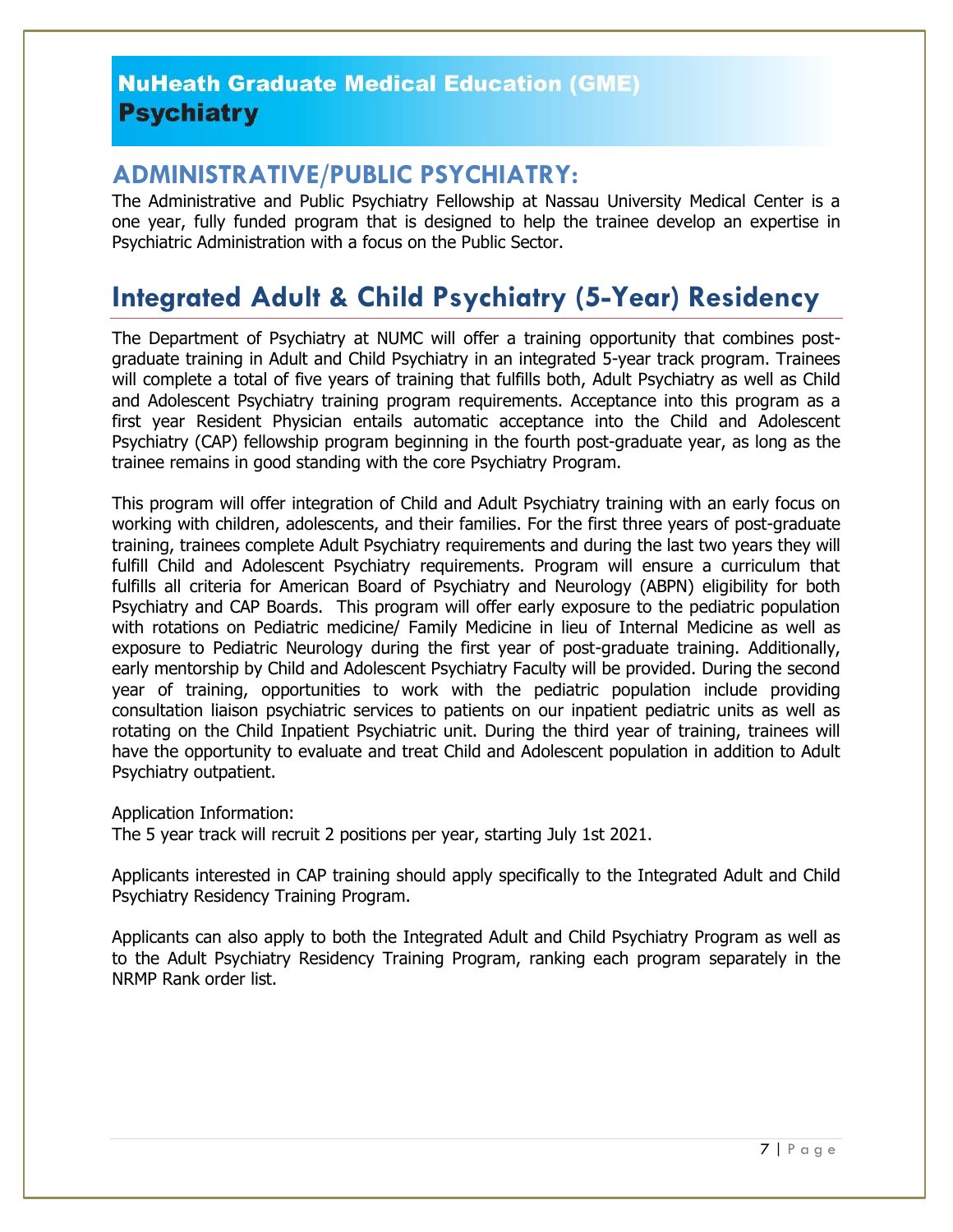# **Psychology Programs**

**CLINICAL PSYCHOLOGY INTERNSHIP:** The Clinical Psychology Internship at Nassau University Medical Center (NUMC) begun in 1968 and has been continuously accredited by the American Psychological Association since 1971. Our internship is designed to provide advanced graduate students in clinical psychology with well-rounded, intensively supervised training in clinical psychology in both inpatient and outpatient settings. Throughout the year interns are assigned individual and group therapy cases in the adult and child outpatient mental health clinics. Interns are also assigned diagnostic interviewing and crisis intervention cases one half-day per week throughout the year in that clinic. We design these assignments to acquaint interns with the diagnostic diversity of patients seen in our outpatient clinic, to help interns develop diagnostic and treatment planning skills, and finally, to hone interns' therapeutic skills in a variety of modalities and theoretical models. In addition, all interns are assigned to fourmonth rotations on our inpatient psychiatric units. (Each intern does three rotations over the course of the internship year). Through these rotations, interns gain experience with a diagnostically diverse patient population, develop diagnostic skills and treatment planning strategies on short-term inpatient units, and gain experience as a psychologist on an inpatient psychiatric unit. Interns become experienced with group, individual, milieu, psychopharmacological, and family interventions on these units.

Clinical Psychology Interns are recruited exclusively through the Association of Psychology Postdoctoral and Internship Center's National Match, and applications will be accepted through the APPIC online portal only. Applicants must register with AAPIC and then complete the AAPI online. Instructions for using the online portal are available on the APPIC website [\(www.appic.org\)](http://www.appic.org/)

**PSYCHOLOGY EXTERNSHIP:** The Psychology Externship at Nassau University Medical Center is a participant in the PSYDNYS-NYNJADOT Externship match process. The externship program typically has a total of seven positions that provide training with both an outpatient and inpatient component. The psychology extern carries an outpatient adult and/or child caseload of about three patients, for the duration of the externship. The population is heterogeneous, many patients are severely character disordered, many are chronically mentally ill. The extern is also placed in two hospital based/inpatient rotations among adult or child psychiatry units, consultation and liaison, and neuropsychology. These rotations are sequential, and are half the duration of the externship (4.5 months each). Individual psychotherapy, group psychotherapy and psychological assessment in these settings are the primary experiences offered.

Supervision and didactics are an important component of the Psychology Externship program. Two hours a week minimum of individual supervision will be given: one hour for outpatient work, and one hour with the inpatient psychologist to supervise the extern's work on the inpatient service. Much of our psychology staff is psycho-dynamically oriented, but the extern can expect to be exposed to other orientations such as cognitive behavioral, family systems approaches and eclectic approaches. Seminars are diverse and include topics ranging from therapeutic interventions for substance abuse, trauma victims, and families to